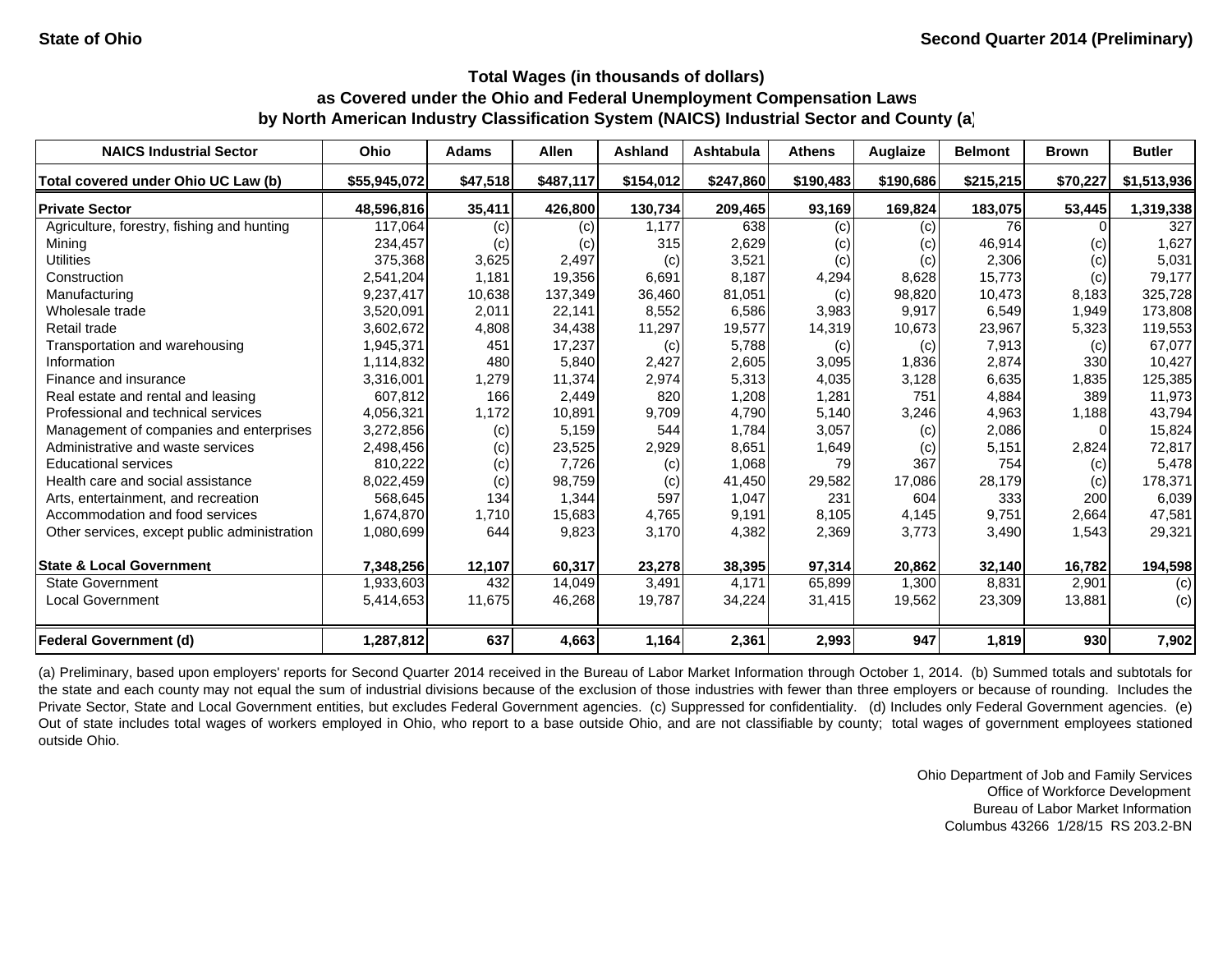| <b>NAICS Industrial Sector</b>               | Carroll  | Champaign | <b>Clark</b> | <b>Clermont</b> | <b>Clinton</b> | Columbiana | <b>Coshocton</b> | Crawford  | Cuyahoga    | <b>Darke</b> |
|----------------------------------------------|----------|-----------|--------------|-----------------|----------------|------------|------------------|-----------|-------------|--------------|
| Total covered under Ohio UC Law (b)          | \$61,610 | \$98,835  | \$427,377    | \$546,843       | \$151,980      | \$245,074  | \$101,122        | \$114,645 | \$8,536,756 | \$153,622    |
| <b>Private Sector</b>                        | 54,213   | 82,488    | 363,795      | 471,648         | 132,395        | 205,703    | 88,169           | 97,643    | 7,596,750   | 135,416      |
| Agriculture, forestry, fishing and hunting   | 132      | (c)       | 3,400        | (c)             | (c)            | 750        | 576              | (c)       | 1.457       | (c)          |
| Mining                                       | 3,055    | (c)       | 1,022        | (c)             | (c)            | 2,551      | 1,148            | (c)       | 6.178       | (c)          |
| <b>Utilities</b>                             | 822      | (c)       | (c)          | 8,269           | (c)            | 2,214      | 6,699            | (c)       | 26,271      | 996          |
| Construction                                 | 12,761   | 2,642     | 10,833       | 32,279          | 2.122          | 10,532     | 2,348            | 3,709     | 283.401     | 8,598        |
| Manufacturing                                | 14,102   | 46,517    | 79,268       | 74,736          | 43,689         | 60,070     | 34,216           | 31,225    | 1,010,993   | 49,027       |
| Wholesale trade                              | 2,390    | 4,373     | (c)          | 37,922          | (c)            | 9,506      | 1,205            | 5,986     | 513,054     | 6,304        |
| Retail trade                                 | 4,372    | 5,456     | 31,258       | 58,911          | 9,483          | 25,743     | 7,069            | 8,215     | 408,642     | 10,959       |
| Transportation and warehousing               | 3,862    | (c)       | 33,320       | 26,731          | 30,169         | 12,290     | 2,928            | (c)       | 235,596     | 11,306       |
| Information                                  | 345      | 796       | 2,495        | 21,153          | 2,318          | 1,461      | 610              | 434       | 217,558     | 666          |
| Finance and insurance                        | 753      | 2,097     | 30,222       | 53,899          | 4,955          | 5,663      | 2,196            | 6,461     | 678,822     | 6,904        |
| Real estate and rental and leasing           | 271      | 423       | 4,074        | 8,718           | 825            | 1,876      | 529              | 287       | 143,598     | 557          |
| Professional and technical services          | 1,494    | (c)       | 10,511       | 29,026          | 2,126          | 3,870      | (c)              | 4,162     | 791,790     | (c)          |
| Management of companies and enterprises      | $\Omega$ | (c)       | 18,883       | 7,933           | 3,835          | 1,702      | (c)              | (c)       | 593,956     | (c)          |
| Administrative and waste services            | 2,392    | 1,708     | 13,448       | 20,597          | 2,751          | 11,168     | 7,111            | (c)       | 392,298     | 2,985        |
| <b>Educational services</b>                  |          | (c)       | 7,317        | 2,693           | (c)            | 915        | 463              | (c)       | 192,498     | 220          |
| Health care and social assistance            | 3,892    | (c)       | 67,699       | 49,422          | (c)            | 41,282     | 12,628           | (c)       | 1,532,009   | 22,294       |
| Arts, entertainment, and recreation          | 298      | 468       | 1,915        | 3,916           | 324            | 735        | 353              | 230       | 184,837     | 706          |
| Accommodation and food services              | 2,181    | 1,962     | 15,648       | 21,839          | 3,859          | 7,163      | 2,230            | 3,043     | 225,489     | 2,976        |
| Other services, except public administration | 1,090    | 1,238     | 13,638       | 12,641          | 1,913          | 6,210      | 1,479            | 1,663     | 158,304     | 2,113        |
| <b>State &amp; Local Government</b>          | 7,397    | 16,347    | 63,582       | 75,195          | 19,585         | 39,371     | 12,953           | 17,002    | 940,006     | 18,206       |
| <b>State Government</b>                      | 400      | 592       | 1,847        | 7,719           | 2.108          | 4,835      | 569              | 2,037     | 67.838      | 500          |
| <b>Local Government</b>                      | 6,997    | 15,755    | 61,735       | 67,476          | 17,477         | 34,536     | 12,384           | 14,965    | 872,168     | 17,706       |
| Federal Government (d)                       | 457      | 716       | 7,721        | 4,563           | 1,831          | 8,668      | 772              | 925       | 276,910     | 1,099        |

(a) Preliminary, based upon employers' reports for Second Quarter 2014 received in the Bureau of Labor Market Information through October 1, 2014. (b) Summed totals and subtotals for the state and each county may not equal the sum of industrial divisions because of the exclusion of those industries with fewer than three employers or because of rounding. Includes the Private Sector, State and Local Government entities, but excludes Federal Government agencies. (c) Suppressed for confidentiality. (d) Includes only Federal Government agencies. (e) Out of state includes total wages of workers employed in Ohio, who report to a base outside Ohio, and are not classifiable by county; total wages of government employees stationed outside Ohio.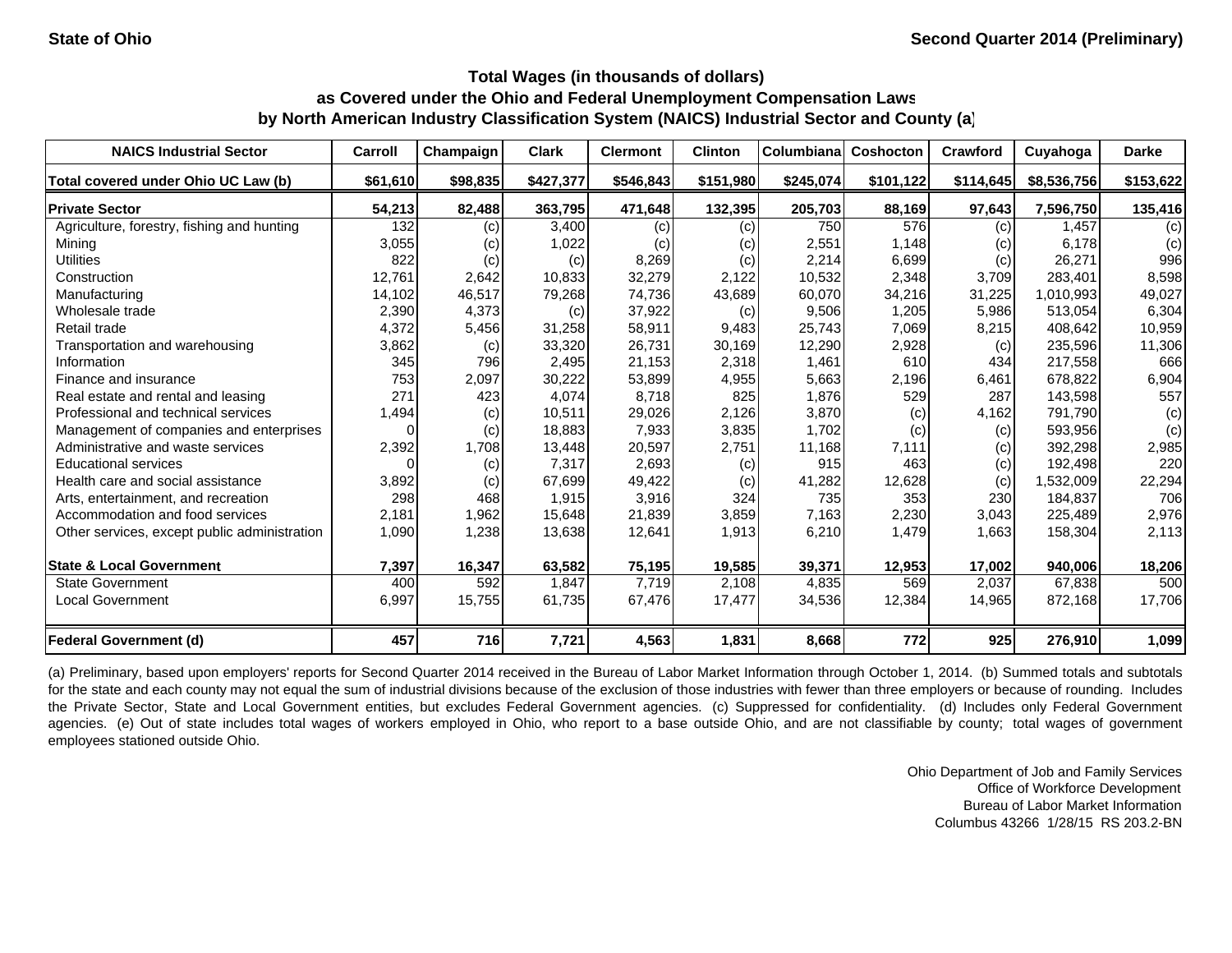| <b>NAICS Industrial Sector</b>               | <b>Defiance</b> | <b>Delaware</b> | Erie      | <b>Fairfield</b> | <b>Favette</b> | <b>Franklin</b> | <b>Fulton</b> | Gallia   | Geauga    | Greene    |
|----------------------------------------------|-----------------|-----------------|-----------|------------------|----------------|-----------------|---------------|----------|-----------|-----------|
| Total covered under Ohio UC Law (b)          | \$163,473       | \$978,496       | \$306,788 | \$348,711        | \$86,555       | \$8,443,671     | \$162,381     | \$95,256 | \$314,407 | \$564,214 |
| <b>Private Sector</b>                        | 144,546         | 890,414         | 256,491   | 281,068          | 70,878         | 6,906,248       | 141,558       | 79,395   | 273,926   | 455,164   |
| Agriculture, forestry, fishing and hunting   | 700             | (c)             | (c)       | 418              | 611            | 3,311           | (c)           | (c)      | (c)       | (c)       |
| Mining                                       |                 | (c)             | (c)       | 617              |                | 5,241           | (c)           | (c)      | (c)       | (c)       |
| <b>Utilities</b>                             | (c)             | 2,863           | (c)       | 4,891            | (c)            | 46,848          | (c)           | 17,969   | (c)       | (c)       |
| Construction                                 | 3,611           | 36,330          | 10,136    | 20,636           | 2,859          | 311,605         | 8,893         | 1.178    | 23,640    | 15,702    |
| Manufacturing                                | 71,106          | 89,282          | 76,259    | 48,074           | 18,680         | 498,818         | 75,405        | 6,233    | 82,143    | 45,701    |
| Wholesale trade                              | (c)             | 37,385          | 11,220    | 14,762           | (c)            | 417,474         | 9,481         | 852      | 23,766    | 14,072    |
| Retail trade                                 | 13,902          | 68,261          | 25,907    | 38,584           | 11,883         | 513,954         | 9,627         | 8,048    | 27,955    | 55,288    |
| Transportation and warehousing               | 5,480           | 48,052          | (c)       | 7,169            | 9,416          | 459,936         | (c)           | 4,281    | (c)       | (c)       |
| Information                                  | 1,812           | 12,288          | 2,397     | 2,985            | 422            | 247,471         | 752           | 833      | 1,584     | 10,520    |
| Finance and insurance                        | 7,038           | 99,536          | 9,151     | 7,349            | 4,353          | 774,910         | 2,095         | 3,787    | 8,807     | 18,661    |
| Real estate and rental and leasing           | 377             | 7,468           | 1,607     | 2,779            | 447            | 114,843         | 513           | 277      | 2,129     | 4,430     |
| Professional and technical services          | 2,369           | 108,400         | 5,094     | 9,566            | 982            | 785,669         | (c)           | (c)      | 12,789    | 143,344   |
| Management of companies and enterprises      | 903             | (c)             | 2,190     | 3,560            | $\Omega$       | 580,030         | (c)           | (c)      | 2,718     | 2,992     |
| Administrative and waste services            | 4,391           | (c)             | 7,029     | 25,599           | 1,431          | 442,313         | 2,974         | 2,367    | 19,462    | 20,488    |
| <b>Educational services</b>                  | (c)             | 9,542           | 1,528     | 1,766            | (c)            | 131,615         | 262           | (c)      | 4,673     | 15,089    |
| Health care and social assistance            | (c)             | 65,741          | 45,161    | 62,973           | (c)            | 1,062,841       | 15,411        | (c)      | 34,645    | 58,803    |
| Arts, entertainment, and recreation          | 307             | 15,093          | 17,887    | 2,157            | 421            | 61,859          | 1,007         | 124      | 2,344     | 2,258     |
| Accommodation and food services              | 4,254           | 37,662          | 21,365    | 17,886           | 3,313          | 258,133         | 3,427         | 3,396    | 8,179     | 26,383    |
| Other services, except public administration | 2,835           | 15,991          | 4,821     | 9,298            | 802            | 189,376         | 1,693         | 2,009    | 8,999     | 8,216     |
| <b>State &amp; Local Government</b>          | 18,927          | 88,082          | 50,297    | 67,643           | 15,677         | 1,537,423       | 20,823        | 15,861   | 40,481    | 109,050   |
| <b>State Government</b>                      | 1,060           | 5,590           | 12,024    | 9,755            | 520            | 864,888         | 1,237         | 3,770    | 3,478     | (c)       |
| <b>Local Government</b>                      | 17,867          | 82,492          | 38,273    | 57,888           | 15,157         | 672,535         | 19,586        | 12,091   | 37,003    | (c)       |
| <b>Federal Government (d)</b>                | 1,015           | 2,792           | 5,224     | 3,044            | 500            | 203,889         | 1,026         | 875      | 1,109     | 272,240   |

(a) Preliminary, based upon employers' reports for Second Quarter 2014 received in the Bureau of Labor Market Information through October 1, 2014. (b) Summed totals and subtotals for the state and each county may not equal the sum of industrial divisions because of the exclusion of those industries with fewer than three employers or because of rounding. Includes the Private Sector, State and Local Government entities, but excludes Federal Government agencies. (c) Suppressed for confidentiality. (d) Includes only Federal Government agencies. (e) Out of state includes total wages of workers employed in Ohio, who report to a base outside Ohio, and are not classifiable by county; total wages of government employees stationed outside Ohio.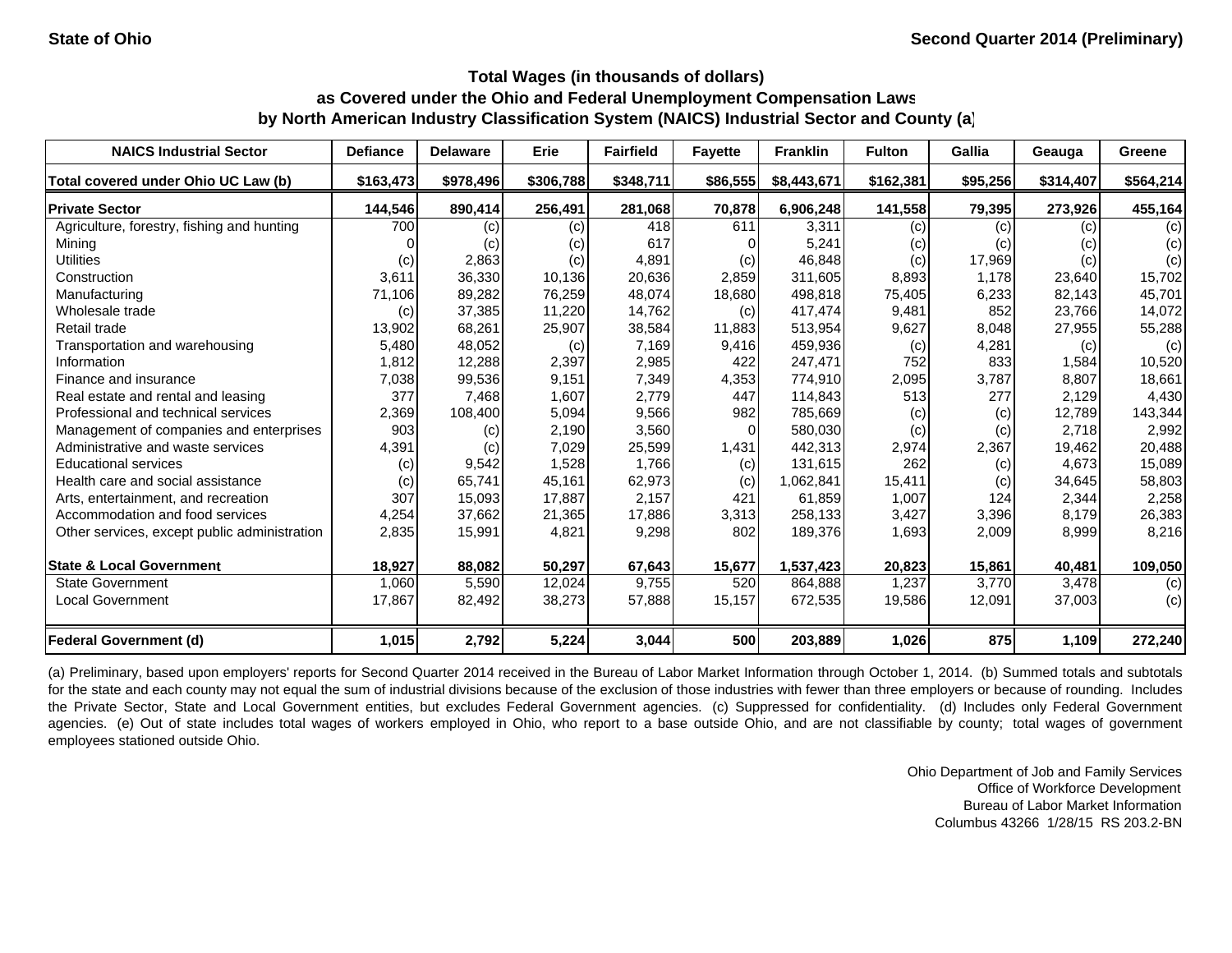| <b>NAICS Industrial Sector</b>               | <b>Guernsey</b>   | <b>Hamilton</b> | <b>Hancock</b> | <b>Hardin</b> | <b>Harrison</b> | Henry    | <b>Highland</b> | <b>Hocking</b> | <b>Holmes</b> | Huron     |
|----------------------------------------------|-------------------|-----------------|----------------|---------------|-----------------|----------|-----------------|----------------|---------------|-----------|
| Total covered under Ohio UC Law (b)          | \$135,177         | \$6,443,780     | \$469,350      | \$71,040      | \$41,156        | \$97,355 | \$81,661        | \$48,558       | \$148,709     | \$184,370 |
| <b>Private Sector</b>                        | 113,778           | 5.956.305       | 438,003        | 59,910        | 35,630          | 79,308   | 59,033          | 32,253         | 134,081       | 161,931   |
| Agriculture, forestry, fishing and hunting   | (C)               | 1,808           | (c)            | 1,672         | 78              | (c)      | 256             | (c)            | 1.387         | (c)       |
| Mining                                       | $\left( c\right)$ | 2,402           | (c)            |               | 10,197          | (c)      | 427             | (c)            | 1,393         | (c)       |
| <b>Utilities</b>                             | 972               | 23,606          | 1,520          | 858           | 1,693           | (c)      | 891             | 71             | (c)           | (c)       |
| Construction                                 | 10,023            | 262,498         | 12,741         | 1,213         | 6,946           | 7,753    | 2,748           | 2,907          | 18,428        | 19,728    |
| Manufacturing                                | 35,088            | 802,509         | 149,136        | 23,626        | 4,143           | 38,539   | 20,132          | 8,928          | 60,355        | 63,501    |
| Wholesale trade                              | 3,948             | 395,305         | 19,264         | 3,057         | 2,916           | (c)      | 1,814           | 798            | 7,586         | (c)       |
| Retail trade                                 | 10,830            | 282,939         | 31,852         | 4,713         | 1,446           | 5,374    | 8,540           | 4,054          | 14,224        | 11,755    |
| Transportation and warehousing               | 3,360             | 121,071         | 27,077         | 2,421         | 877             | 3,939    | 1,496           | 360            | (c)           | 8,620     |
| Information                                  | 661               | 146,362         | 3,471          | 292           | (c)             | 816      | 805             | 444            | 789           | 1,420     |
| Finance and insurance                        | 3,242             | 467,730         | 7,298          | 2,161         | 392             | 2,537    | 3,929           | 1,982          | 3,497         | 4,581     |
| Real estate and rental and leasing           | 425               | 81,757          | 2,837          | 288           | 635             | 511      | 434             | 620            | 320           | 829       |
| Professional and technical services          | 7,248             | 680.566         | 13,552         | 1,037         | 1,313           | (c)      | (c)             | 625            | 2,991         | 3,455     |
| Management of companies and enterprises      | 802               | 887,816         | 78,405         | $\Omega$      | (c)             | (c)      | (c)             | $\Omega$       | (c)           | 1,284     |
| Administrative and waste services            | 2,154             | 277,719         | 12,628         | 358           | (c)             | 665      | 1,326           | 736            | (c)           | 1,812     |
| <b>Educational services</b>                  | 222               | 93,212          | 10,537         | (c)           |                 | 125      | 115             | 284            | (c)           | 1,064     |
| Health care and social assistance            | 19,601            | 1,014,387       | 46,578         | (c)           | 3,411           | 10,472   | 10,563          | 4,412          | (c)           | 25,529    |
| Arts, entertainment, and recreation          | 208               | 126.637         | 996            | 145           | 185             | 105      | 300             | 164            | 427           | 573       |
| Accommodation and food services              | 6,350             | 174,846         | 12,277         | 3,224         | 537             | 1,620    | 2,824           | 3,503          | 4,032         | 4,278     |
| Other services, except public administration | 1,962             | 113,136         | 7,011          | 829           | (c)             | 1,843    | 979             | 1,072          | 1,832         | 3,171     |
| <b>State &amp; Local Government</b>          | 21,399            | 487,475         | 31,347         | 11,130        | 5,526           | 18,047   | 22,628          | 16,305         | 14,628        | 22,439    |
| <b>State Government</b>                      | 6,486             | 102,497         | 2,613          | 478           | 642             | 538      | 1,061           | 4,301          | 429           | 1,045     |
| <b>Local Government</b>                      | 14,913            | 384,978         | 28,734         | 10,652        | 4,884           | 17,509   | 21,567          | 12,004         | 14,199        | 21,394    |
| Federal Government (d)                       | 1,440             | 150,417         | 1,970          | 761           | 537             | 739      | 1,025           | 466            | 672           | 1,490     |

(a) Preliminary, based upon employers' reports for Second Quarter 2014 received in the Bureau of Labor Market Information through October 1, 2014. (b) Summed totals and subtotals for the state and each county may not equal the sum of industrial divisions because of the exclusion of those industries with fewer than three employers or because of rounding. Includes the Private Sector, State and Local Government entities, but excludes Federal Government agencies. (c) Suppressed for confidentiality. (d) Includes only Federal Government agencies. (e) Out of state includes total wages of workers employed in Ohio, who report to a base outside Ohio, and are not classifiable by county; total wages of government employees stationed outside Ohio.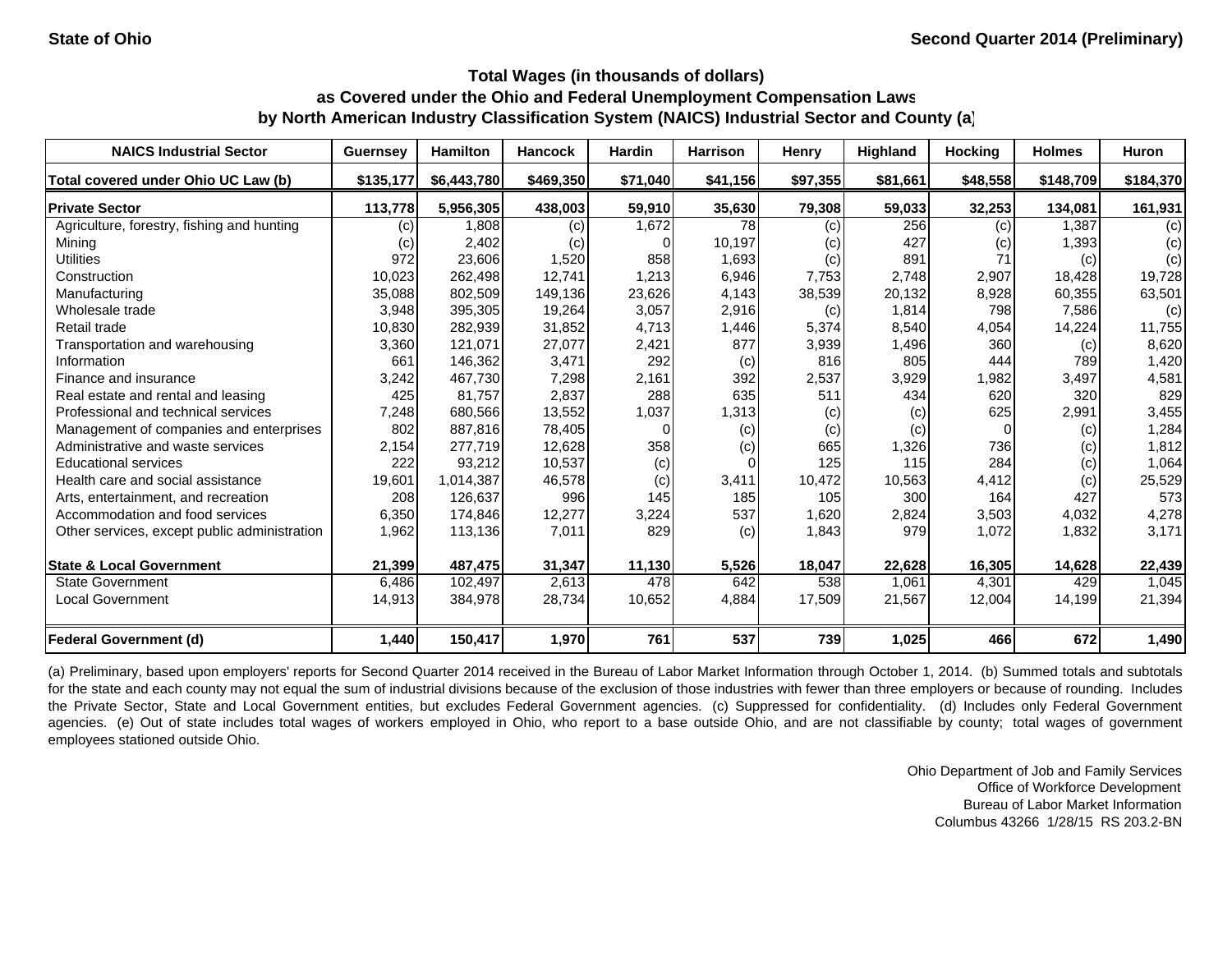| <b>NAICS Industrial Sector</b>               | <b>Jackson</b> | Jefferson | Knox      | Lake      | <b>Lawrence</b> | Licking   | Logan     | Lorain    | Lucas       | <b>Madison</b> |
|----------------------------------------------|----------------|-----------|-----------|-----------|-----------------|-----------|-----------|-----------|-------------|----------------|
| Total covered under Ohio UC Law (b)          | \$85,604       | \$190,600 | \$192,888 | \$960,535 | \$95,912        | \$482,367 | \$188,937 | \$946,171 | \$2,161,087 | \$145,133      |
| <b>Private Sector</b>                        | 72,065         | 164,333   | 167,722   | 843,222   | 72,080          | 407,109   | 169,641   | 793,435   | 1,855,524   | 109,540        |
| Agriculture, forestry, fishing and hunting   | 430            | (c)       | 889       | 8,289     |                 | 5,297     | 653       | 6,923     | 1,991       | 1,548          |
| Mining                                       | 1,356          | (c)       | 974       | 4,475     |                 | 1,343     | 975       | 565       | 2,181       | 01             |
| <b>Utilities</b>                             | (c)            | 20,370    | 726       | 24,863    | 1,270           | 3,551     | 453       | 5,882     | 7,507       | 0              |
| Construction                                 | 4,547          | (c)       | 8.647     | 47.720    | 11.196          | 27,623    | 5,832     | 45.712    | 122.848     | 3,930          |
| Manufacturing                                | 30,969         | 18,287    | 70,608    | 299,300   | 6,084           | 78,861    | 79,639    | 259,356   | 368,498     | 43,845         |
| Wholesale trade                              | 2,474          | 4,816     | 4,532     | 52,696    | 2,915           | 15,852    | 7,006     | 45,570    | 87,143      | 5,215          |
| Retail trade                                 | 7,418          | 17,052    | 12,886    | 77,609    | 9,976           | 47,119    | 9,463     | 74,103    | 151,196     | 8,103          |
| Transportation and warehousing               | (c)            | 10,985    | 2,266     | 10,672    | 6,858           | 15,326    | 17,218    | 20,574    | 70,072      | 17,867         |
| Information                                  | 602            | 3,469     | 1,473     | 9,476     | 900             | 3,974     | 830       | 6,726     | 30,150      | 677            |
| Finance and insurance                        | 2,811          | 4,018     | 3,394     | 17,962    | 2,471           | 36,841    | 2,706     | 27,115    | 75,402      | 1,533          |
| Real estate and rental and leasing           | 362            | 1,440     | 631       | 8,394     | 717             | 3,247     | 1,342     | 6,065     | 24,895      | 553            |
| Professional and technical services          | 870            | 2,548     | 4,597     | 35,692    | 1,838           | 27,447    | 6,682     | 27.979    | 119,274     | (c)            |
| Management of companies and enterprises      | 270            | 351       | 1,278     | 39,625    | 1,146           | 11,911    | 1,219     | 30,252    | 85,355      | (c)            |
| Administrative and waste services            | 2,913          | 5,906     | 7,231     | 36,540    | 2,619           | 14,297    | 11,915    | 39,478    | 95,503      | 3,448          |
| <b>Educational services</b>                  | 234            | (c)       | 14,499    | 10,962    | 290             | 12,302    | 43        | 26,222    | 23,957      | (c)            |
| Health care and social assistance            | 11,475         | (c)       | 24,185    | 101,157   | 17,697          | 65,504    | 15,985    | 118,355   | 462,712     | (c)            |
| Arts, entertainment, and recreation          | 95             | 1,201     | 698       | 4.787     | 85              | 2,897     | 453       | 4.185     | 21,159      | 176            |
| Accommodation and food services              | 2,472          | 5,674     | 5,520     | 31,657    | 3,737           | 18,192    | 3,753     | 28,486    | 65,149      | 3,806          |
| Other services, except public administration | 1,366          | 3,719     | 2,690     | 21,344    | 2,280           | 15,525    | 3,474     | 19,889    | 40,532      | 757            |
| <b>State &amp; Local Government</b>          | 13,539         | 26,267    | 25,166    | 117,313   | 23,832          | 75,258    | 19,296    | 152,736   | 305,563     | 35,593         |
| <b>State Government</b>                      | 2,044          | 893       | 3,682     | 1,497     | 2,560           | 11,390    | 892       | 15,220    | 102,033     | 18,240         |
| Local Government                             | 11,495         | 25,374    | 21,484    | 115,816   | 21,272          | 63,868    | 18,404    | 137,516   | 203,530     | 17,353         |
| <b>Federal Government (d)</b>                | 758            | 1,976     | 1,172     | 6,546     | 1,426           | 5,371     | 1,619     | 29,300    | 27,610      | 881            |

(a) Preliminary, based upon employers' reports for Second Quarter 2014 received in the Bureau of Labor Market Information through October 1, 2014. (b) Summed totals and subtotals for the state and each county may not equal the sum of industrial divisions because of the exclusion of those industries with fewer than three employers or because of rounding. Includes the Private Sector, State and Local Government entities, but excludes Federal Government agencies. (c) Suppressed for confidentiality. (d) Includes only Federal Government agencies. (e) Out of state includes total wages of workers employed in Ohio, who report to a base outside Ohio, and are not classifiable by county; total wages of government employees stationed outside Ohio.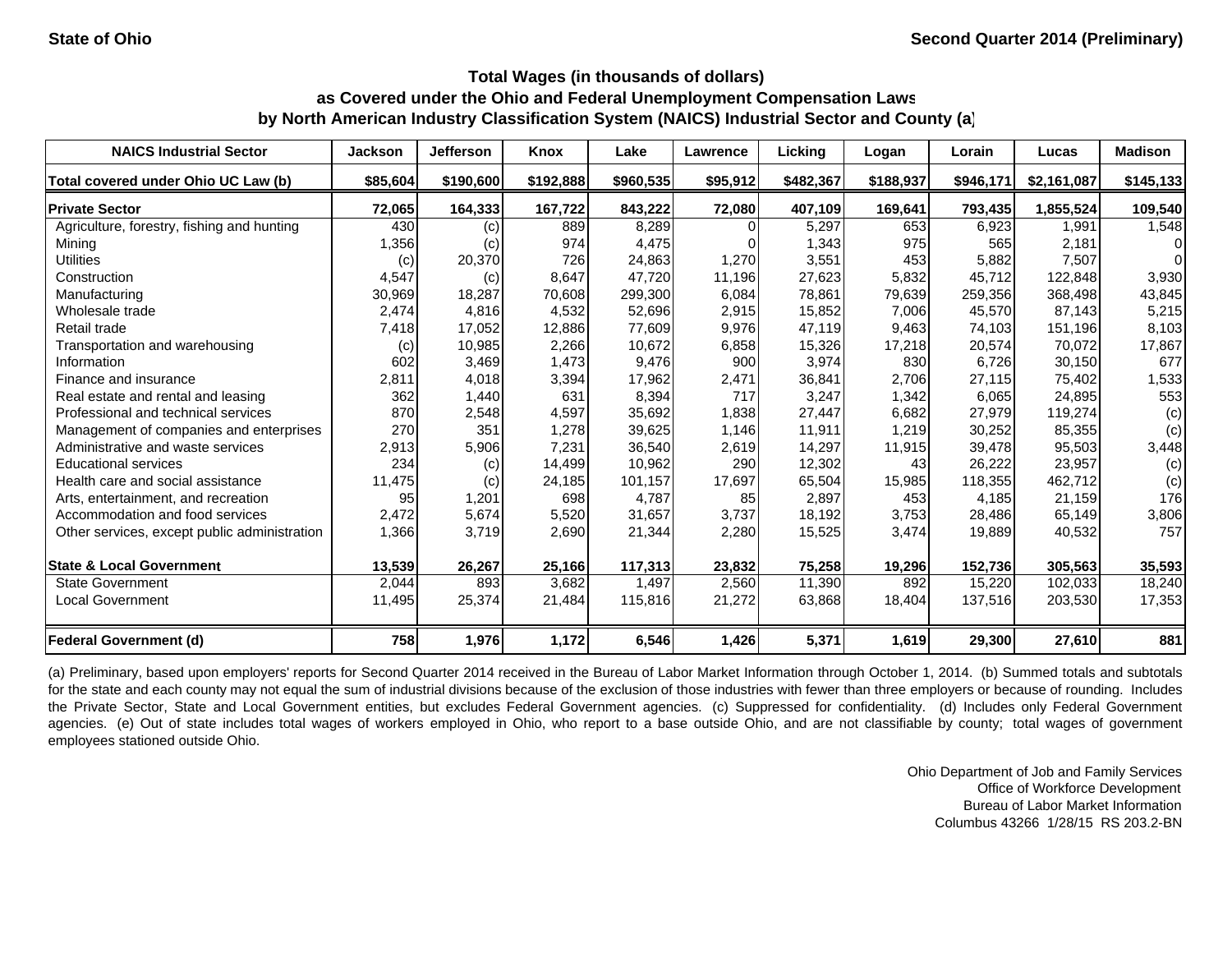| <b>NAICS Industrial Sector</b>               | <b>Mahoning</b> | <b>Marion</b> | <b>Medina</b> | Meigs    | <b>Mercer</b> | <b>Miami</b>               | <b>Monroe</b>  | Montgomery  | Morgan   | <b>Morrow</b> |
|----------------------------------------------|-----------------|---------------|---------------|----------|---------------|----------------------------|----------------|-------------|----------|---------------|
| Total covered under Ohio UC Law (b)          | \$829,859       | \$223,170     | \$552,288     | \$25,029 | \$157,420     | \$365,625                  | \$26,922       | \$2,543,387 | \$19,976 | \$40,083      |
| <b>Private Sector</b>                        | 700,206         | 186,310       | 482,796       | 16,536   | 134,140       | 317,132                    | 21,567         | 2,239,029   | 14,912   | 26,982        |
| Agriculture, forestry, fishing and hunting   | 1,085           | (c)           | 1,107         | 292      | (c)           | (c)                        | 184            | 1,769       | (c)      | 255           |
| Mining                                       | 2,798           | (c)           | 260           | 1,439    | (c)           | (c)                        | 3,090          | 422         | (c)      | 141           |
| <b>Utilities</b>                             | 6,141           | 1,854         | (c)           | (c)      | (c)           | (c)                        | (c)            | 17,687      | (c)      | (c)           |
| Construction                                 | 58,732          | 5,637         | 44,590        | 2,225    | 9,414         | 17.381                     | 5,961          | 103.113     | 374      | 1,963         |
| Manufacturing                                | 103,882         | 70,305        | 109,429       | 1,292    | 61,606        | 118,087                    | 921            | 338,315     | 5,814    | 9,974         |
| Wholesale trade                              | 53,130          | 10,223        | 41,007        | 297      | (c)           | (c)                        | (c)            | 121,807     | (c)      | 1,421         |
| Retail trade                                 | 78,290          | 17,374        | 52,883        | 3,178    | 12,545        | 31,056                     | 2,065          | 147,994     | 1,424    | 3,606         |
| Transportation and warehousing               | 31,427          | 5,652         | (c)           | (c)      | 9,944         | 18,890                     | 2,708          | 92,879      | 29       | (c)           |
| Information                                  | 11,070          | 5,717         | 3,725         | (c)      | 1,376         | 727                        | 130            | 120,531     | 229      | 177           |
| Finance and insurance                        | 26,506          | 3,966         | 13,107        | 1,011    | 6,284         | 8,228                      | 1,176          | 145,400     | 587      | 634           |
| Real estate and rental and leasing           | 6,555           | 2,528         | 5,298         | 63       | 578           | 1,916                      | 51             | 28,076      | 43       | 243           |
| Professional and technical services          | 33,897          | 2,627         | 25,660        | (c)      | (c)           | (c)                        | 311            | 190,235     | (c)      | (c)           |
| Management of companies and enterprises      | 16,287          | 1,571         | 45,525        | (c)      | (c)           | $\left( \mathrm{c}\right)$ | $\overline{0}$ | 83,832      | (c)      | (c)           |
| Administrative and waste services            | 60,399          | 6,354         | 19,680        | 449      | 1,825         | 12,774                     | 355            | 104,178     | 193      | 532           |
| <b>Educational services</b>                  | 6,779           | 301           | 2,292         | (c)      | 185           | 1,369                      | (c)            | 62,444      |          | (c)           |
| Health care and social assistance            | 147,499         | 40,730        | 53,328        | (c)      | 10,461        | 34,939                     | (c)            | 534,101     | 2,464    | (c)           |
| Arts, entertainment, and recreation          | 3,493           | 431           | 3,934         |          | 281           | 959                        | (c)            | 13,930      | (c)      | 196           |
| Accommodation and food services              | 35,097          | 6,479         | 19,974        | 1,185    | 3,175         | 13,097                     | (c)            | 83,095      | (c)      | 1,185         |
| Other services, except public administration | 17,138          | 3,411         | 9,591         | (c)      | 3,326         | 7,303                      | 612            | 49,222      | 133      | 586           |
| <b>State &amp; Local Government</b>          | 129,653         | 36,860        | 69,492        | 8,493    | 23,280        | 48,493                     | 5,355          | 304,358     | 5,064    | 13,101        |
| <b>State Government</b>                      | 34,893          | 9,667         | 1,614         | 410      | 1,731         | 1,773                      | 418            | 21,743      | 654      | 901           |
| <b>Local Government</b>                      | 94,760          | 27,193        | 67,878        | 8,083    | 21,549        | 46,720                     | 4,937          | 282,615     | 4,410    | 12,200        |
| <b>Federal Government (d)</b>                | 17,595          | 1,439         | 3,778         | 767      | 1,090         | 2,323                      | 541            | 67,625      | 467      | 488           |

(a) Preliminary, based upon employers' reports for Second Quarter 2014 received in the Bureau of Labor Market Information through October 1, 2014. (b) Summed totals and subtotals for the state and each county may not equal the sum of industrial divisions because of the exclusion of those industries with fewer than three employers or because of rounding. Includes the Private Sector, State and Local Government entities, but excludes Federal Government agencies. (c) Suppressed for confidentiality. (d) Includes only Federal Government agencies. (e) Out of state includes total wages of workers employed in Ohio, who report to a base outside Ohio, and are not classifiable by county; total wages of government employees stationed outside Ohio.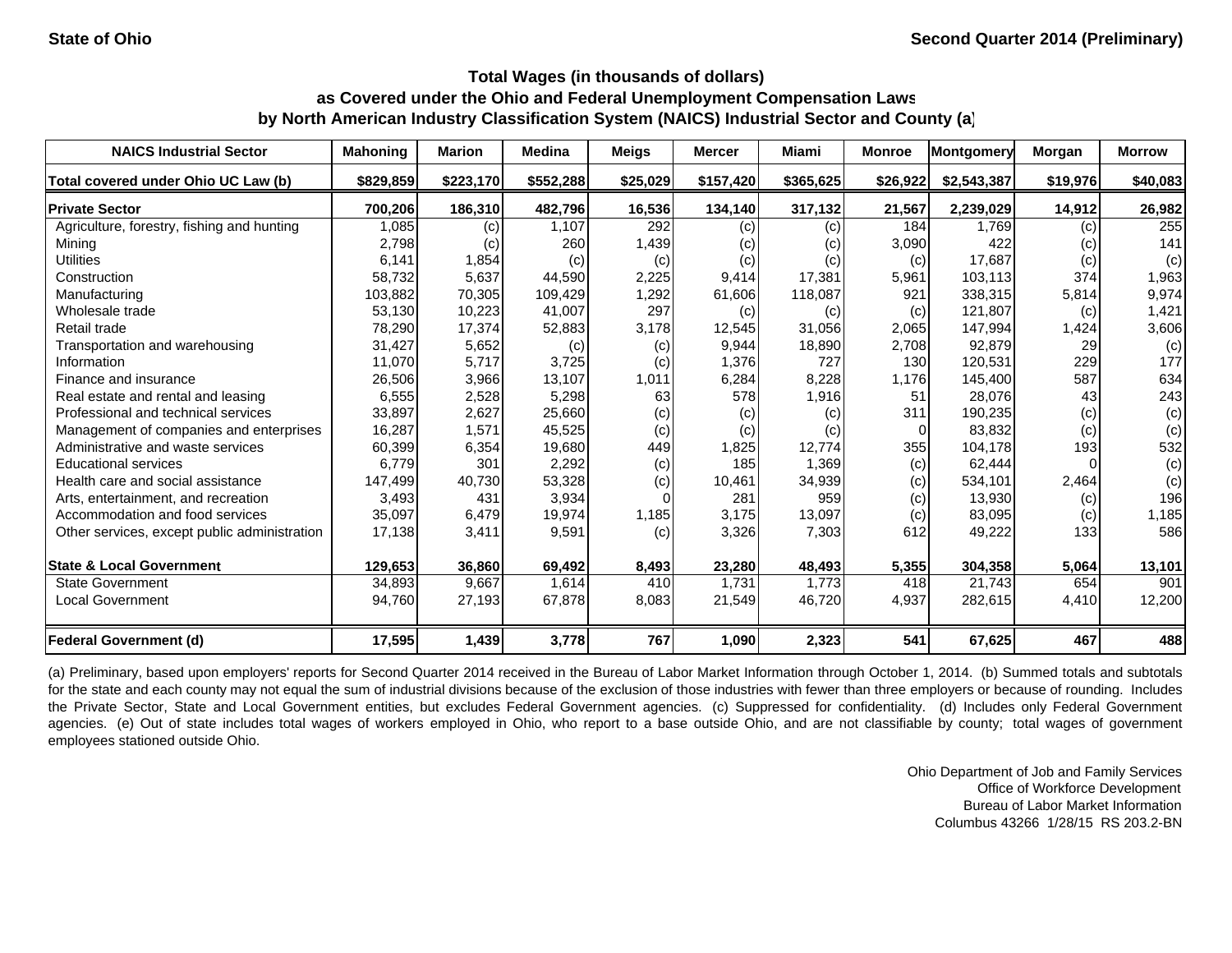| <b>NAICS Industrial Sector</b>               | <b>Muskingum</b> | <b>Noble</b> | <b>Ottawa</b> | <b>Paulding</b> | Perry    | <b>Pickaway</b>   | <b>Pike</b> | Portage   | <b>Preble</b> | <b>Putnam</b>  |
|----------------------------------------------|------------------|--------------|---------------|-----------------|----------|-------------------|-------------|-----------|---------------|----------------|
| Total covered under Ohio UC Law (b)          | \$274,246        | \$29,245     | \$131,621     | \$37,734        | \$47,548 | \$135,520         | \$105,178   | \$523,218 | \$84,183      | \$97,462       |
| <b>Private Sector</b>                        | 230,960          | 19,435       | 111,932       | 28,523          | 35,677   | 91,989            | 91,901      | 388.164   | 69,562        | 83,628         |
| Agriculture, forestry, fishing and hunting   | 125              |              | (c)           | 3,910           | 158      | (c)               | (c)         | 1,083     | (c)           | (c)            |
| Mining                                       | 10,820           | 4,333        | (c)           | 210             | 2,504    | $\left( c\right)$ | (c)         | 2,373     | (c)           | (c)            |
| <b>Utilities</b>                             | 4,129            | (c)          | (c)           | (c)             | 601      | 611               | (c)         | (c)       | (c)           | (c)            |
| Construction                                 | 8,369            | 3,356        | 6,117         | 871             | 7,297    | 7,394             | 9,535       | 21,895    | 2,650         | 8,338          |
| Manufacturing                                | 33,548           | 2,331        | 31,149        | 12,896          | 7,758    | 34,953            | 5,747       | 128,669   | 37,341        | 41,310         |
| Wholesale trade                              | 8,346            | 829          | (c)           | 1,595           | 1.482    | 4,496             | (c)         | 42,557    | 3,316         | 4,946          |
| Retail trade                                 | 29,277           | 1,570        | 10,358        | 2,122           | 3,535    | 8,722             | 4,841       | 37,436    | 7,234         | 5,689          |
| Transportation and warehousing               | 13,596           | (c)          | 2,931         | (c)             | 588      | 3,249             | 1,385       | (c)       | (c)           | (c)            |
| Information                                  | 5,645            | 108          | 626           | 134             | 260      | 942               | 259         | 3,583     | 208           | 500            |
| Finance and insurance                        | 7,950            | 789          | 3,471         | 925             | 1,247    | 3,018             | 1,923       | 8,309     | 1,807         | 2,813          |
| Real estate and rental and leasing           | 1,720            | 24           | 772           | 104             | 74       | 610               | 249         | 5,001     | 365           | 213            |
| Professional and technical services          | 6,635            | 1,667        | (c)           | 560             | 1,063    | (c)               | (c)         | 17,229    | (c)           | 1,616          |
| Management of companies and enterprises      | 1,841            | (c)          | (c)           |                 | 282      | (c)               | (c)         | 12,464    | (c)           | $\overline{0}$ |
| Administrative and waste services            | 6,936            | (c)          | 1,591         | 399             | 1,533    | 4,204             | 39,471      | 13,222    | 1,579         | 2,522          |
| <b>Educational services</b>                  | (c)              |              | 209           | (c)             | (c)      | (c)               | (c)         | 4,980     | (c)           | 465            |
| Health care and social assistance            | (c)              | 1,643        | 12,676        | (c)             | (c)      | (c)               | (c)         | 44,196    | (c)           | 6,692          |
| Arts, entertainment, and recreation          | 1,142            | (c)          | 4,196         | (c)             | 105      | 563               | (c)         | 3,186     | 174           | 355            |
| Accommodation and food services              | 11,098           | (c)          | 8,641         | (c)             | 1,293    | 3,993             | (c)         | 18,493    | 3,029         | 1,686          |
| Other services, except public administration | 7,100            | 349          | 2,774         | 570             | 593      | 1,334             | 909         | 9,089     | 1,442         | 1,544          |
| <b>State &amp; Local Government</b>          | 43,286           | 9,810        | 19,689        | 9,211           | 11,871   | 43,531            | 13,277      | 135,054   | 14,621        | 13,834         |
| <b>State Government</b>                      | 3,432            | 6,101        | 1,948         | 380             | 504      | 19,165            | 993         | 70,855    | 774           | 488            |
| <b>Local Government</b>                      | 39,854           | 3,709        | 17,741        | 8,831           | 11,367   | 24,366            | 12,284      | 64,199    | 13,847        | 13,346         |
| <b>Federal Government (d)</b>                | 2,827            | 209          | 2,193         | 464             | 572      | 1,025             | 1,186       | 4,078     | 758           | 716            |

(a) Preliminary, based upon employers' reports for Second Quarter 2014 received in the Bureau of Labor Market Information through October 1, 2014. (b) Summed totals and subtotals for the state and each county may not equal the sum of industrial divisions because of the exclusion of those industries with fewer than three employers or because of rounding. Includes the Private Sector, State and Local Government entities, but excludes Federal Government agencies. (c) Suppressed for confidentiality. (d) Includes only Federal Government agencies. (e) Out of state includes total wages of workers employed in Ohio, who report to a base outside Ohio, and are not classifiable by county; total wages of government employees stationed outside Ohio.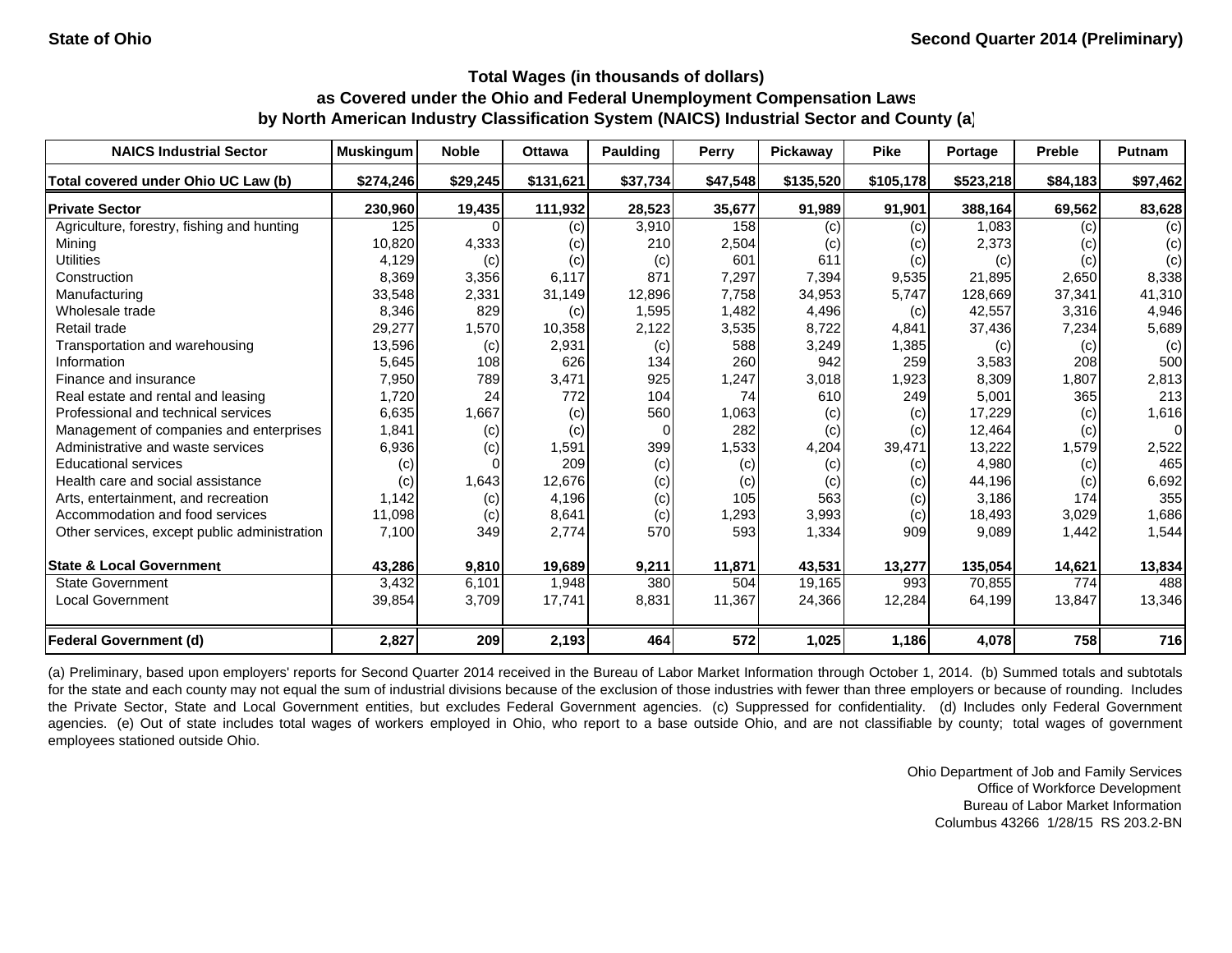| <b>NAICS Industrial Sector</b>               | <b>Richland</b> | <b>Ross</b> | <b>Sandusky</b> | <b>Scioto</b> | Seneca    | <b>Shelby</b> | <b>Stark</b> | <b>Summit</b> | <b>Trumbull</b> | <b>Tuscarawas</b> |
|----------------------------------------------|-----------------|-------------|-----------------|---------------|-----------|---------------|--------------|---------------|-----------------|-------------------|
| Total covered under Ohio UC Law (b)          | \$435,224       | \$255,526   | \$236,690       | \$196,067     | \$153,679 | \$287,957     | \$1,463,844  | \$2,776,642   | \$637,030       | \$309,362         |
| <b>Private Sector</b>                        | 361,179         | 204,656     | 207,045         | 146,590       | 130,209   | 265,082       | 1,291,180    | 2,465,197     | 543,769         | 266,238           |
| Agriculture, forestry, fishing and hunting   | 633             | 448         | (c)             | (c)           | 638       | 793           | 2,302        | 395           | 914             | 1,603             |
| Mining                                       | 125             | 234         | (c)             | (c)           | 1,839     |               | 14,293       | 1,628         | 959             | 9,780             |
| <b>Utilities</b>                             | (c)             | 3,189       | 902             | 1,634         | 1,783     | (c)           | 11,156       | 17,303        | 2,286           | 1,259             |
| Construction                                 | 23,354          | 6,922       | 11,015          | 9,267         | 10,666    | 16,891        | 90,205       | 130.081       | 26.706          | 16,141            |
| Manufacturing                                | 111,650         | 63,301      | 104,803         | 18,984        | 43,631    | 161,625       | 339,431      | 389,872       | 188,976         | 90,383            |
| Wholesale trade                              | 19,953          | 5,340       | 6,334           | 2,290         | 6,809     | 18,237        | 74,323       | 190,522       | 21,648          | 18,332            |
| Retail trade                                 | 38,785          | 21,035      | 16,366          | 17,734        | 13,323    | 11,275        | 111,619      | 206,246       | 60,024          | 25,197            |
| Transportation and warehousing               | (c)             | 7,804       | 6,858           | 3,990         | 6,151     | (c)           | 32,595       | 86,523        | 28,440          | 9,894             |
| Information                                  | 10,979          | 3,988       | 1,132           | 1,821         | 1,392     | 1,741         | 16,032       | 48,872        | 4,679           | 2,309             |
| Finance and insurance                        | 12,902          | 4,792       | 4,847           | 6,708         | 4,618     | 3,984         | 66,286       | 130,866       | 15,322          | 6,518             |
| Real estate and rental and leasing           | 2,527           | 807         | 3,020           | 1,555         | 339       | 889           | 13,086       | 23,234        | 6,269           | 2,812             |
| Professional and technical services          | 9,108           | 2,974       | 3,430           | 6,078         | 2,540     | (c)           | 60,895       | 195,209       | 11,811          | 9,631             |
| Management of companies and enterprises      | 1,140           | 3,033       | 3,737           | 1,236         | 995       | (c)           | 23,705       | 306,456       | 20,001          | 968               |
| Administrative and waste services            | 24,617          | 4,441       | 6,163           | 5,022         | 2,334     | 9,746         | 56,341       | 115,455       | 28,471          | 11,613            |
| <b>Educational services</b>                  | 2,087           | 843         | (c)             | 943           | 9,041     | (c)           | 22,423       | 25,849        | 2,217           | 690               |
| Health care and social assistance            | 65,092          | 63,141      | (c)             | 57,581        | 16,880    | (c)           | 263,549      | 441,664       | 89,665          | 40,759            |
| Arts, entertainment, and recreation          | 1,576           | 773         | 1,101           | 250           | 402       | 310           | 7,931        | 20,226        | 2,555           | 1,098             |
| Accommodation and food services              | 15,641          | 8,909       | 5,651           | 8,207         | 4,228     | 4,166         | 53,242       | 77,059        | 20,795          | 11,156            |
| Other services, except public administration | 7,371           | 2,682       | 3,839           | 3,154         | 2,601     | 3,681         | 31,767       | 57,737        | 12,031          | 6,096             |
| <b>State &amp; Local Government</b>          | 74,045          | 50,870      | 29,645          | 49,477        | 23,470    | 22,875        | 172,664      | 311,445       | 93,261          | 43,124            |
| <b>State Government</b>                      | 18,714          | 20,972      | 1,249           | 18,787        | 3,219     | 3,232         | 18,902       | 69,009        | 12,648          | 6,206             |
| <b>Local Government</b>                      | 55,331          | 29,898      | 28,396          | 30,690        | 20,251    | 19,643        | 153,762      | 242,436       | 80,613          | 36,918            |
| <b>Federal Government (d)</b>                | 8,333           | 23,163      | 1,303           | 2,034         | 1,294     | 788           | 12,705       | 30,574        | 6,658           | 3,149             |

(a) Preliminary, based upon employers' reports for Second Quarter 2014 received in the Bureau of Labor Market Information through October 1, 2014. (b) Summed totals and subtotals for the state and each county may not equal the sum of industrial divisions because of the exclusion of those industries with fewer than three employers or because of rounding. Includes the Private Sector, State and Local Government entities, but excludes Federal Government agencies. (c) Suppressed for confidentiality. (d) Includes only Federal Government agencies. (e) Out of state includes total wages of workers employed in Ohio, who report to a base outside Ohio, and are not classifiable by county; total wages of government employees stationed outside Ohio.